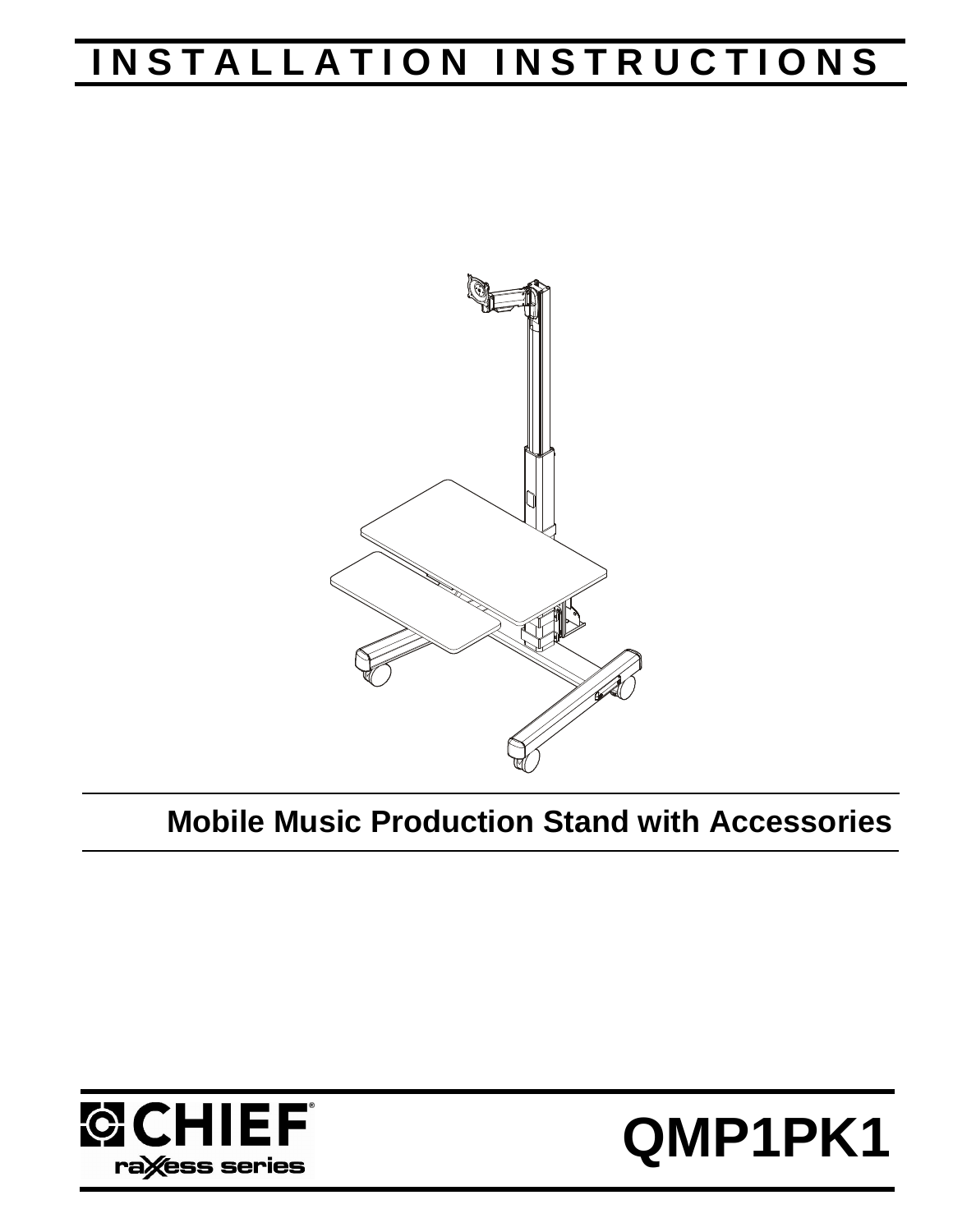### **DISCLAIMER**

Milestone AV Technologies and its affiliated corporations and subsidiaries (collectively, "Milestone"), intend to make this manual accurate and complete. However, Milestone makes no claim that the information contained herein covers all details, conditions or variations, nor does it provide for every possible contingency in connection with the installation or use of this product. The information contained in this document is subject to change without notice or obligation of any kind. Milestone makes no representation of warranty, expressed or implied, regarding the information contained herein. Milestone assumes no responsibility for accuracy, completeness or sufficiency of the information contained in this document.

Chief® is a registered trademark of Milestone AV Technologies. All rights reserved.



**WARNING:** A WARNING alerts you to the possibility of serious injury or death if you do not follow the instructions.

### A

**CAUTION:** A CAUTION alerts you to the possibility of damage or destruction of equipment if you do not follow the corresponding instructions.

#### **DIMENSIONS**

**WARNING:** Failure to read, thoroughly understand, and follow all instructions can result in serious personal injury, damage to equipment, or voiding of factory warranty! It is the installer's responsibility to make sure all components are properly assembled and installed using the instructions provided.

A **WARNING:** Failure to provide adequate structural strength for this component can result in serious personal injury or damage to equipment! It is the installer's responsibility to make sure the structure to which this component is attached can support five times the combined weight of all equipment. Reinforce the structure as required before installing the component.

**WARNING:** Exceeding the weight capacity can result in serious personal injury or damage to equipment! It is the installer's responsibility to make sure the combined weight of all components on the stand does not exceed 200 lbs (90.7 kg).

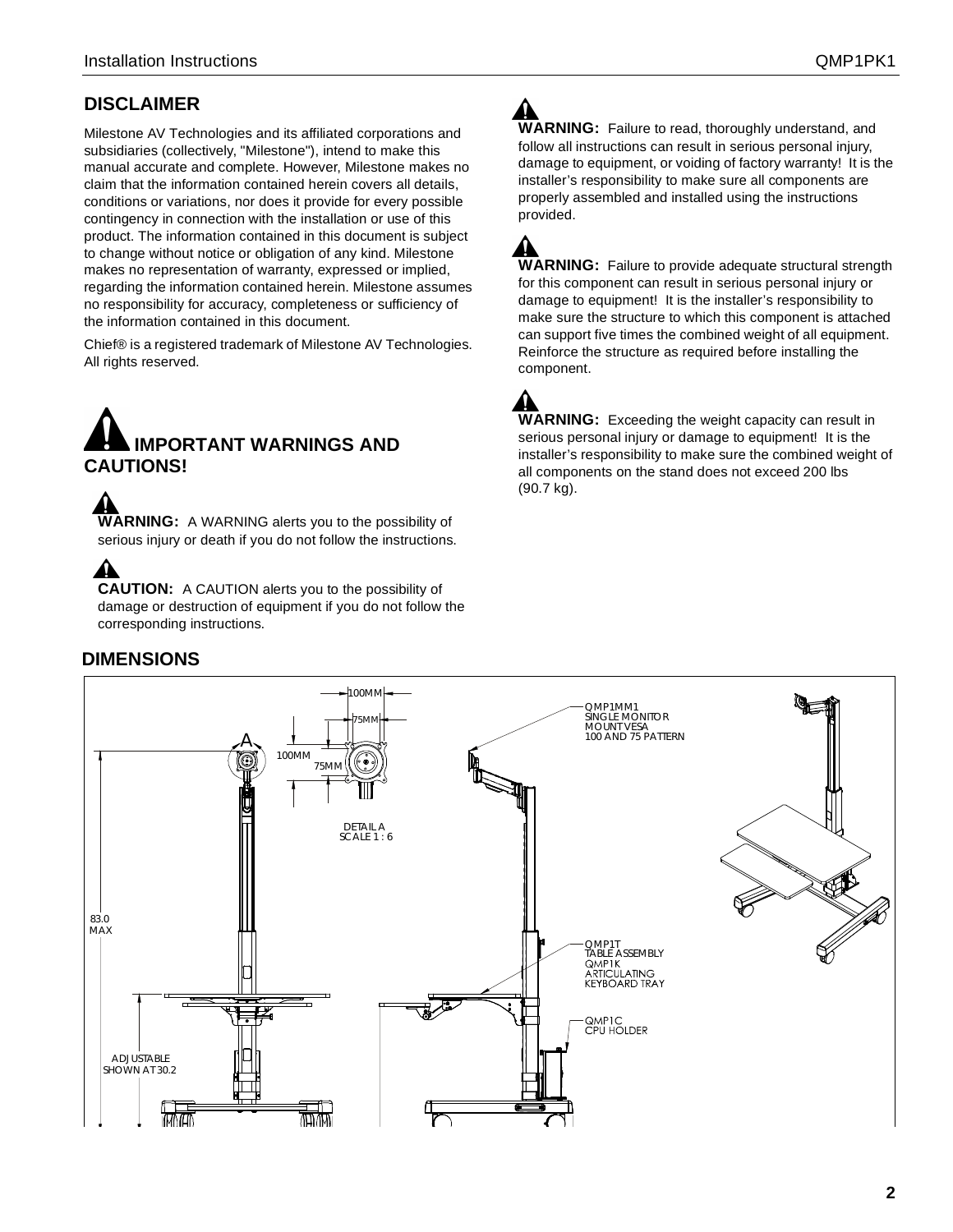#### **TOOLS REQUIRED FOR INSTALLATION**



**PARTS**



#### **Assembly**

- 1. Assemble the QMP1MB mobile base music stand following installation instructions included with the mobile base.
- 2. Assemble and install the QMP1C CPU holder to the stand following installation instructions included with CPU holder.
- 3. Assemble and install the QMP1TB table top to the stand following installation instructions included with the table top.
- 4. Assemble and install the QMP1KB articulating keyboard to the stand tray following instructions included with the KBS-SLIDE.
- 5. Assemble and install the QMP1MM1 height-adjust single monitor arm to the stand following installation instructions included with the monitor arm.